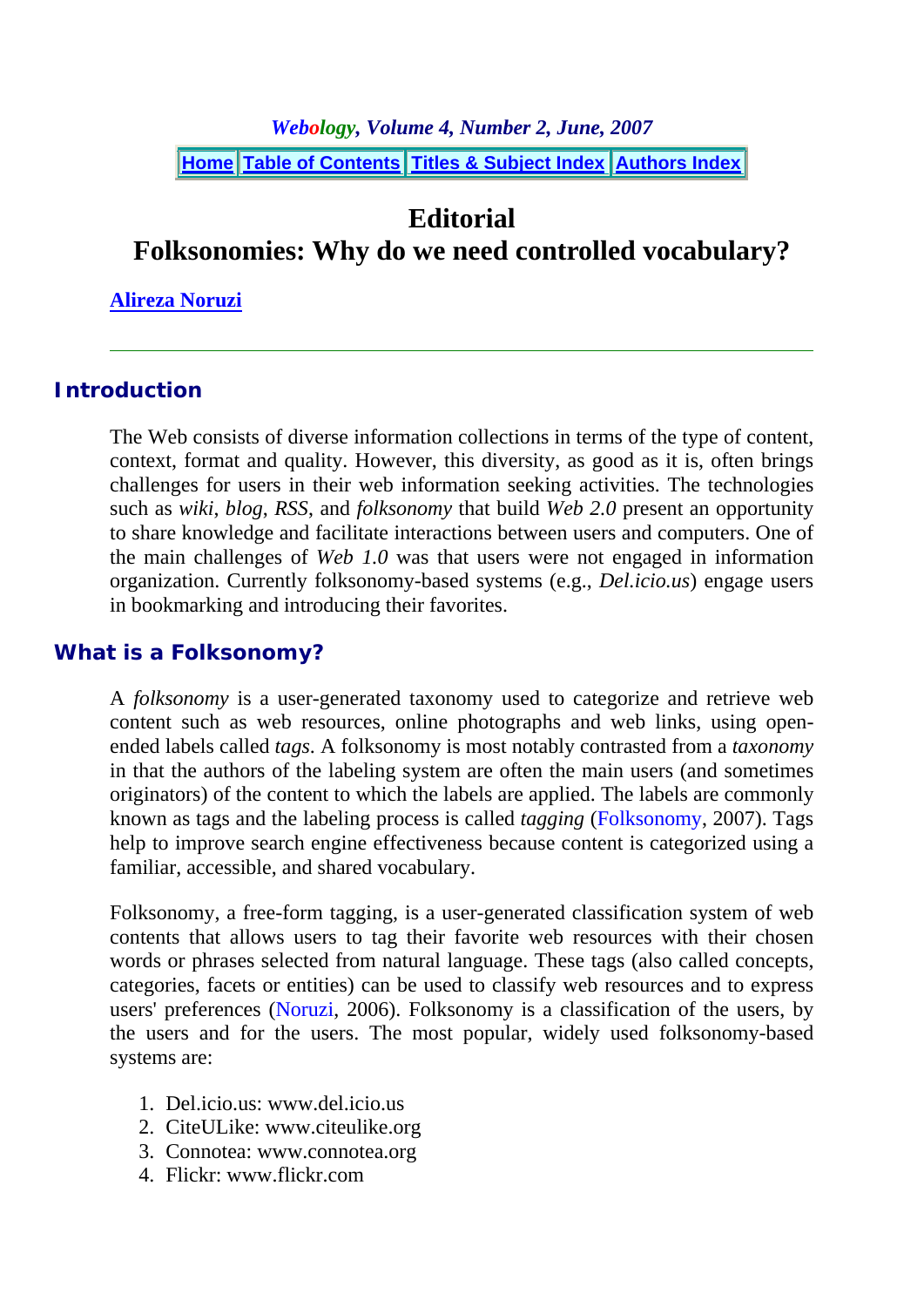- 5. Furl: www.furl.net
- 6. LibraryThing: www.librarything.com
- 7. Scuttle: www.scuttle.org
- 8. Shadows: www.shadows.com
- 9. Simpy: www.simpy.com
- 10.TagCloud: www.tagcloud.com
- 11.Tagzania: www.tagzania.com
- 12.Technorati: www.technorati.com
- 13.Unalog: www.unalog.com
- 14.Yahoo's MyWeb: http://myweb.yahoo.com
- 15.YouTube: www.youtube.com

## **Why does a folksonomy-based system need a thesaurus?**

The purpose of this note is to answer the following question: *what can a thesaurus do for a folksonomy-based system*? Properly developed and used, a thesaurus can play several roles:

- It can be a separate tool to which both folksonomy users and searchers refer in deciding how to tag documents and queries for indexing and retrieval.
- It can function behind a search interface, facilitating searches without requiring users to interact with it as a separate operation.
- It can be used to improve the retrieval results from a search engine (Milstead, 2000).

A folksonomy-based system should use a thesaurus:

- to provide a means by which the use of terms in a given subject field may be standardized.
- to locate new concepts in a way which makes sense to users of the system.
- to provide classified hierarchies so that a search can be narrowed or broadened systematically, if the first choice of search terms produces either too few or too many results/hits.
- to provide a choice between singular and plural forms. Some words have two different connotations. Many concepts cannot be adequately represented by single words, and compounds are necessary.
- to correct typographical errors made by folksonomy users.
- to provide a guide for folksonomy users and searchers of the system for choosing the correct term for a subject search; this highlights the importance of cross-references. If a folksonomy user uses more than one synonym for the same resource -for example, "man," "men," "male," and "human" - then that resource is liable to be indexed haphazardly under all of these tags; a searcher who chooses one and finds resources tagged there will assume that s/he has found the correct term and will stop his/her search without knowing that there are other useful resources tagged under the other synonyms.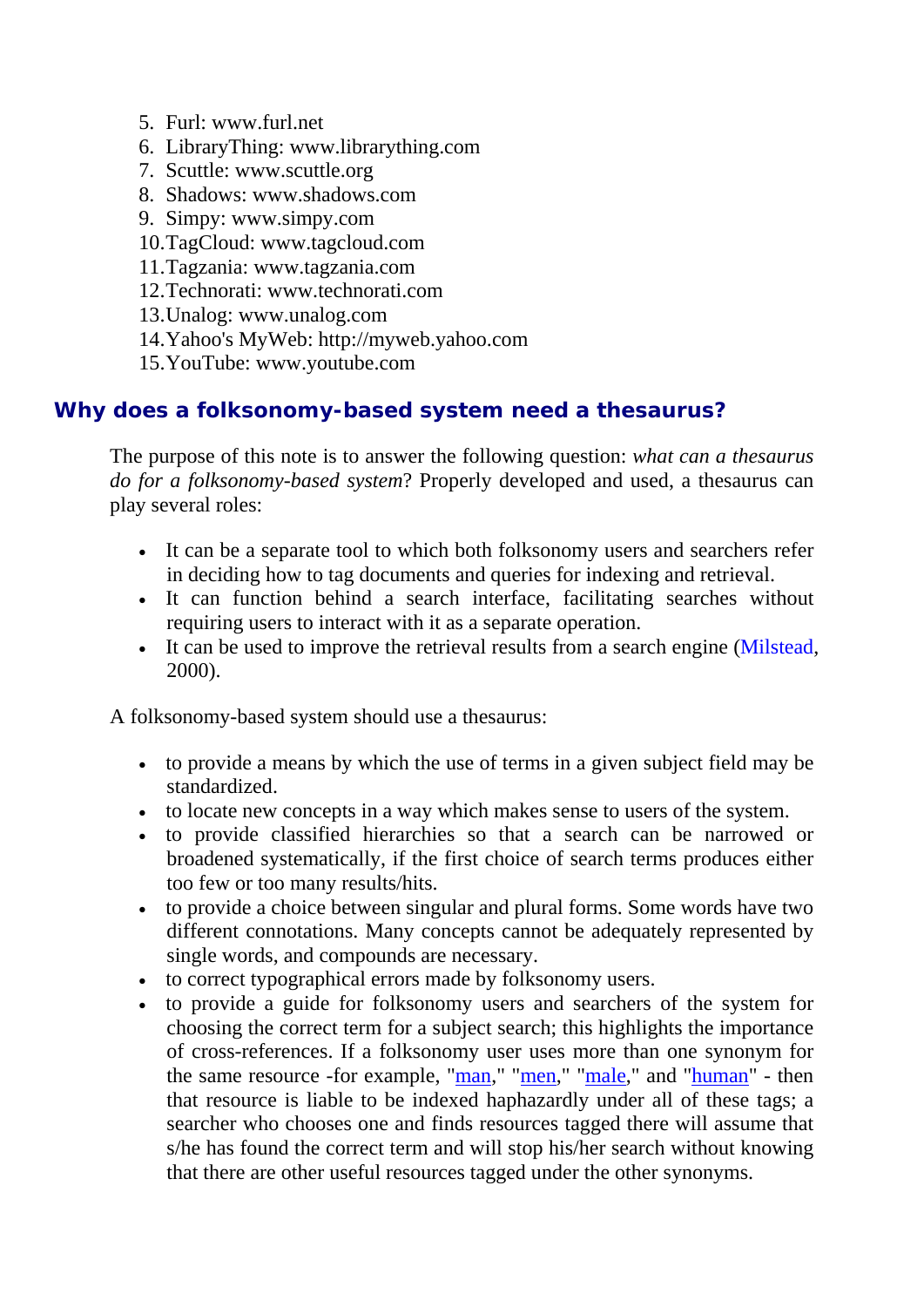• to provide guides to terms which are related to any tag in other ways. Similar terms (related terms) should be linked together by three types of relationships: (i) hierarchical relationships, (ii) associative relationships, and (iii) equivalence relationships. For example, a search for the word "employees" will find records with the word "employees" but not records with words "employee," "worker," "laborer," "laborers," etc. The thesaurus is a way around this problem.

It should be noted that not everyone agrees on the need for a controlled vocabulary or thesaurus in folksonomy-based systems. However, there is no way to maintain consistency over time or across folksonomy users without a thesaurus. An additional folksonomy problem arises when dealing with foreign languages. It is obvious that different languages, such as Chinese, Persian, Arabic, German, and French use different words. Moreover, within any given language, different fields use differing vocabularies.

In folksonomy-based systems, there are at least two vocabularies: (i) the users' vocabularies; and (ii) the searchers' vocabularies. Thus, there is a possibility of mismatch in any transition between vocabularies, a dissonance in meaning. If the searcher asks for A and the user tags B, they might be expressing the same meaning in different ways (synonyms), or they might both write A and be meaning different things (homographs) (Buckland, 1999). A folksonomy-based system should control the use of synonyms and homonyms through the use of *preferred terms*. It should be able to relate synonyms and suggest a preferred option, popular synonym.

Language is hardly a precise method of communication. Often, a concept can be expressed in a multitude of different ways (e.g. "retrieve," "search," or "query"), and unless there is some mechanism to recognize them as pointing to the same concept, interpretation of words to their intended meaning can be rather difficult. In order to reduce such ambiguity in interpretation, some IR systems employ the use of "controlled vocabulary", a set of agreed-on terms that represent specific concepts, thereby reducing the number of possible values for meaning. Controlled vocabulary can be used to generate a list of preferred terms as tags representing key concepts of documents (Yang, 2005).

The other question which needs to be answered is: *when does a folksonomy-based system need a thesaurus*?

- If it has unstructured information, and needs to control and provide access to that information.
- If it is using a search engine for its information, and has found that the engine does not provide adequate results: perhaps too much irrelevant information for some queries, while missing useful information that is in the file for other queries.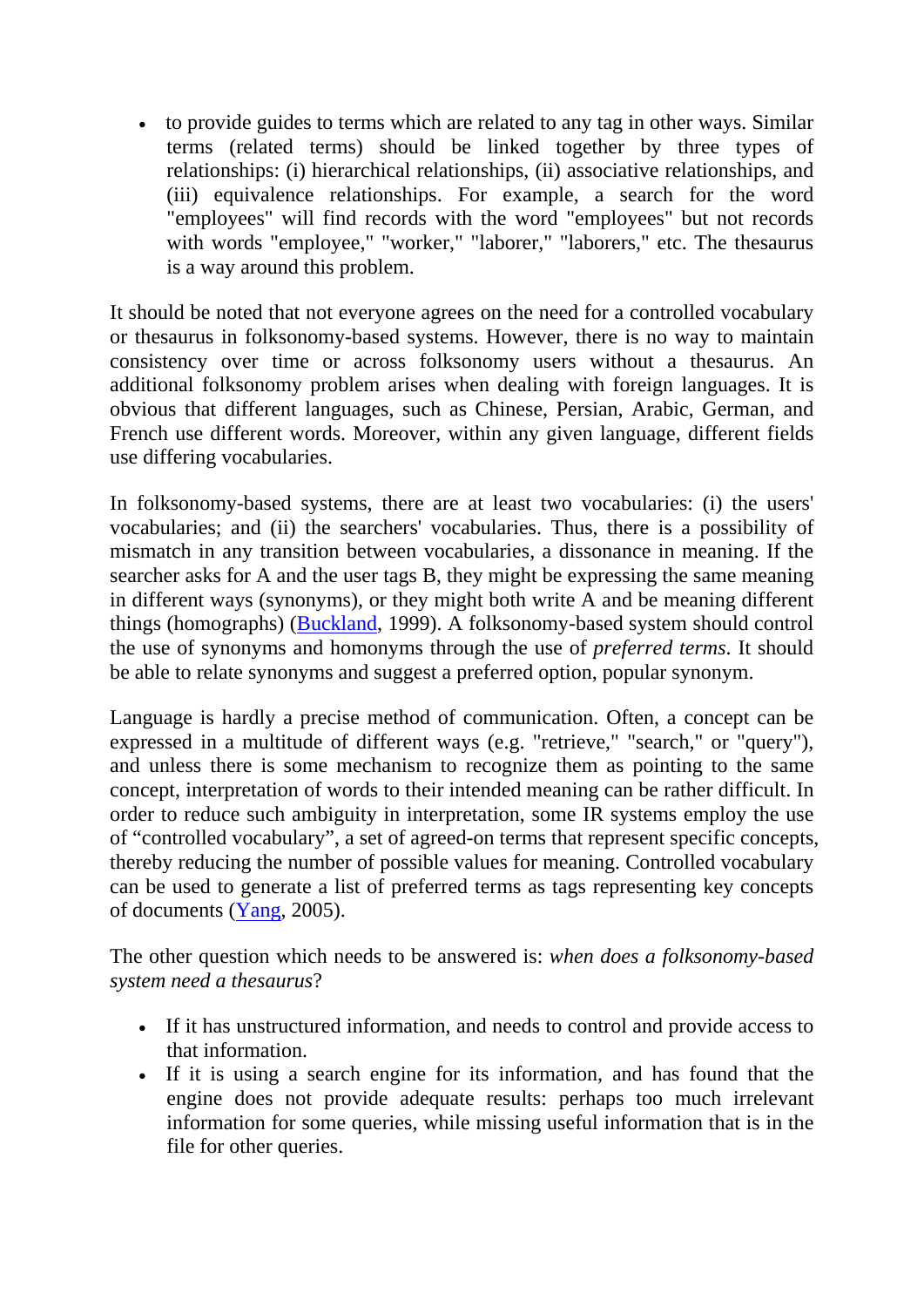• If the customers of the information system are demanding better access (Milstead, 2000).

## **Main problems of folksonomy tagging**

Four main problems of folksonomy tagging are **plurals**, **polysemy**, **synonymy**, and **depth (specificity) of tagging**.

*Plurals*: Plurals and parts of speech and spelling can undermine a tagging system. For example, if tags Cat and Cats are distinct, then a query for one will not retrieve both, unless the intelligent search system has the capability to perform such replacements built into it.

*Polysemy*: Polysemy refers to a word that has two or more similar meanings. "Poly" means 'many', and "semy" means 'meanings'.

*Synonymy*: Synonymy, different words with similar or identical meanings, presents a greater problem for tagging systems because inconsistency among the terms used in tagging can make it very difficult for a searcher to be sure that all the relevant items have been found.

*Depth (specificity) of tagging*: Specificity means how specific should the user (classifier) be in translating a concept into tag(s)? Web resources can be tagged to varying levels of specificity, from very broad subjects taken only from the title and abstract to the paragraph level. The depth of tags refers to how many tags there are, relative to a web resource in the system.

## **Differences between Folksonomy and Library Classification Systems**

In library classification systems (e.g., *Dewey Decimal Classification: DDC*, and *Library of Congress Classification: LCC*), each book is in one unambiguous category which is in turn within a yet more general one. For example, *Lions* and *Tigers* fall in the genus *Panthera*, and domestic *Cats* in the genus *Felis*, but *Panthera* and *Felis* are both part of family *Felidae*, of which *Lions*, *Tigers* and *Domestic Cats* are all part. Similarly, books on Asia's geography are in the Dewey Decimal system category 915 and books on *General history of Asia Iran*'s in 955, but both are subsumed by the 900 category, covering all topics in geography and history.

A library classification system assumes that for any new book, its logical place already exists within the system, even before the book was published (Shirky, 2005). In contrast, folksonomy tagging is neither exclusive nor hierarchical and therefore can in some circumstances have both advantages and disadvantages compared with hierarchical taxonomies.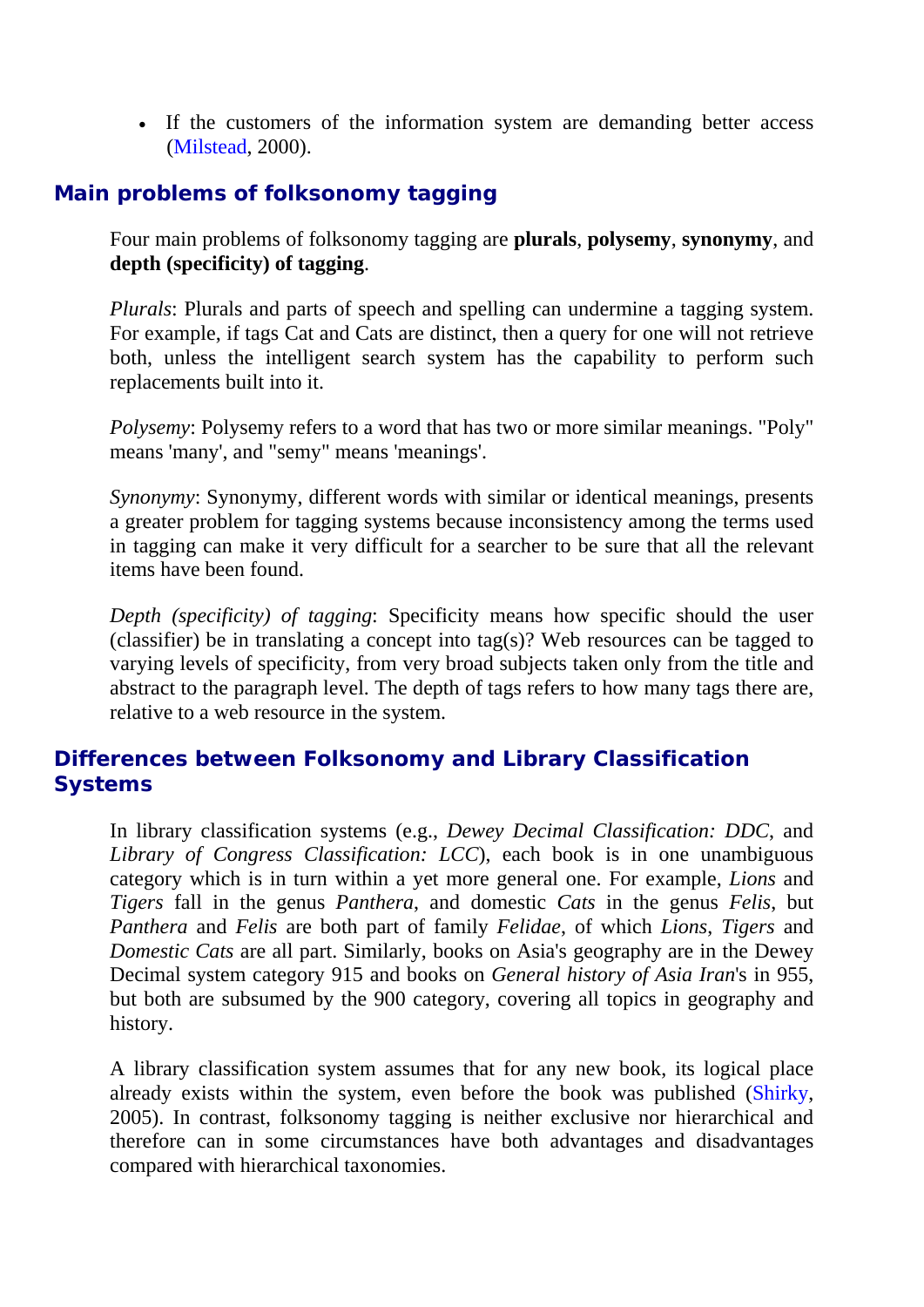In library classifications, a book can be about several things at once. But the physical fact of the book has to be in one place, and if it is in one place, it cannot also be in another place. And this in turn means that a book has to be declared to be about some main thing. A book which is equally about two things breaks the 'be in one place' requirement, so each book needs to be declared to about one thing more than others, regardless of its actual contents. In folksonomy-based systems, there is no physical constraint that is forcing this kind of organization on users any longer. It is perfectly possible for any number of links to be in any number of places in a hierarchy, or in many hierarchies, or in no hierarchy at all (Shirky, 2005). Folksonomy, a user-generated classification, is in neither alphabetical nor hierarchical order. However, *Del.icio.us* gives each user an option to create hierarchy in their personal tags or to alphabetize their tags.

Folksonomy is a bottom-up approach where users themselves join the classification, compared to top-down taxonomy and library classifications. By this nature, folksonomy classification can reflect users' actual interest in real time (Niwa et al., 2006). In contrast to hierarchical library classifications (e.g., DDC or LCC) and thesauri, there is usually no limit for choice of tags in folksonomy; so many similar tags are generated. For instance, user A puts tag "mathematics" to a mathematical document, and user B puts tag "math" to the same document. Other examples: Plane (airplane), exam (examination), lab (laboratory), vet (veterinary surgeon), photo (photograph), fridge (refrigerator), phone (telephone), fax (facsimile), ad (advertisement), etc. This happens very often in folksonomy tagging, and is called "tag redundancy in folksonomy" (Niwa et al., 2006). Thus, there is no "*authority control*" on folksonomy entries.

Folksonomy-based systems can employ optional *authority control* of subject keywords, place, personal or corporate names and resource titles by connecting the system to established *authority control* files or controlled vocabularies using new techniques. A folksonomy-based system needs a controlled vocabulary and a suggestion-based system. Guy and Tonkin (2006) propose various system specific strategies for improving the quality of tags (e.g., spelling error checking, suggestion of synonyms, etc.) and encouraging users to observe certain collaborative tagging conventions (Macgregor & McCulloch, 2006).

#### **Conclusion**

Since the objectives of folksonomy are: (a) to make the process of saving and sharing links (URLs) as simple as possible; and (b) to let users easily share links (web resources) with all users throughout the world, a controlled vocabulary for a folksonomy-based system is essential to ensure tagging consistency across the database and between taggers. This may be a thesaurus or subject headings. By controlling the vocabulary using a thesaurus, tags are standardized and related resources are collocated for ease of discovery by the end-user (Lancaster, 1979). However, as Mika (2005) argues, it is not always possible for folksonomy users to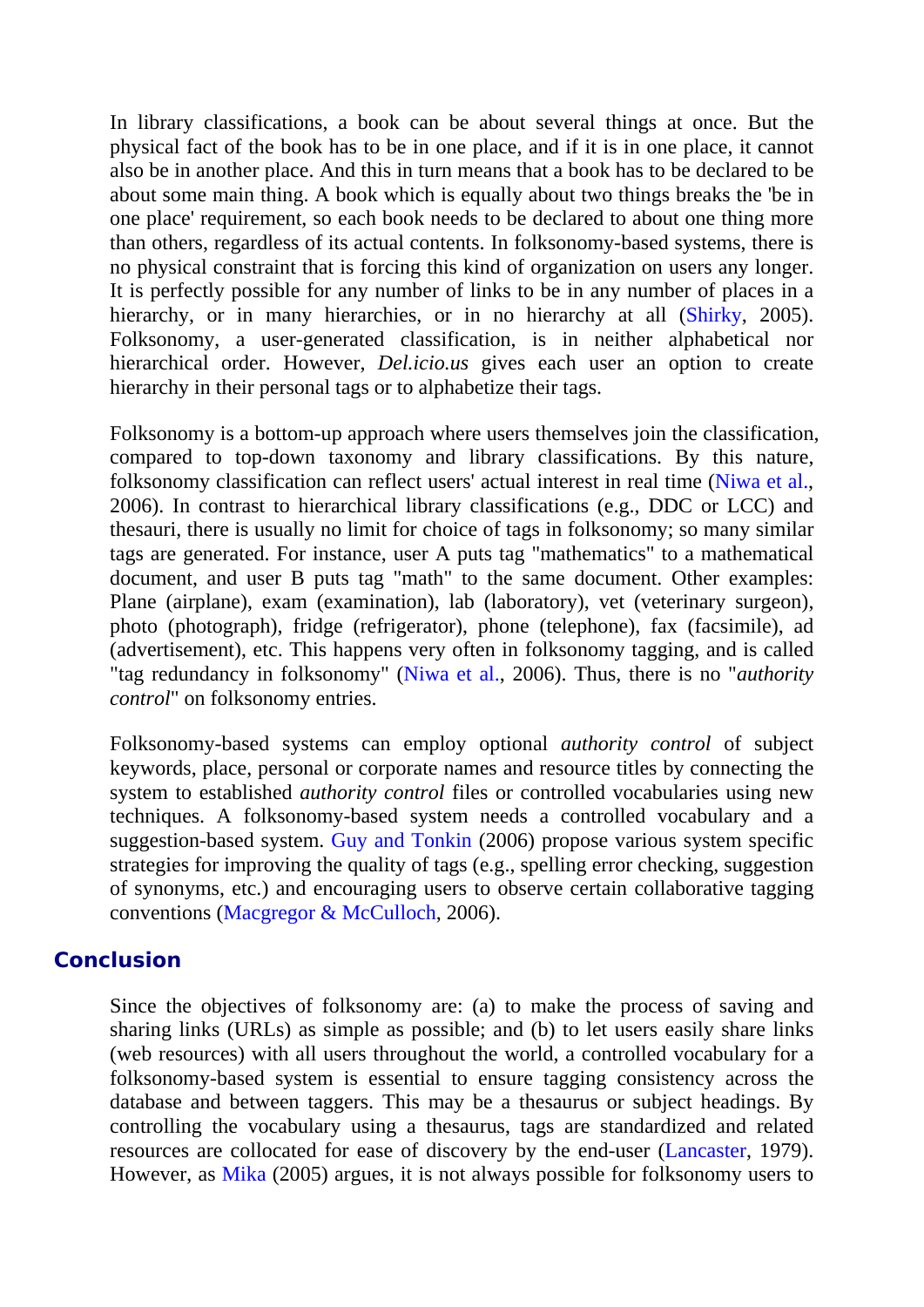express a complex concept with a single keyword and thus they may use more than one tag to express the concepts associated with a given item. The more tags available for a web resource, the better a folksonomy-based system can function.

In the future, it should be possible for search engine designers to design folksonomy-based engines with controlled vocabularies in different fields to improve web information retrieval.

#### **Articles in This Issue**

For this issue, we have four papers. Two papers deal with concepts related to "Web 2.0" and the last two papers deal with "use of web" and "ontology servers."

William F. Birdsall: *Web 2.0 as a social movement*. The study discusses Web 2.0 development and communications rights. Web 2.0 technologies try to find new ways to facilitate communication, collaboration, interaction and knowledge sharing between Internet users. In this study, the social movement for a right to communicate and the discourse surrounding Web 2.0 development are compared to demonstrate how Web 2.0 is a manifestation of an ongoing interaction between this human rights social movement and communication technology. This study concludes with a discussion on how a right to communicate serves as a conceptual framework for addressing a range of public policy issues arising out of the increasing use of the Web and as a framework for Web research and development. It is concluded that Web 2.0 development can be seen as part of a larger human rights movement.

Louise F. Spiteri: *Structure and form of folksonomy tags: The road to the public library catalogue*. This study examines how the tags that constitute folksonomies are structured. It is argued that folksonomies have the potential to add much value to public library catalogues by enabling clients to: store, maintain, and organize items of interest in the catalogue using their own tags. In this study, tags were acquired over a thirty-day period from the daily tag logs of three folksonomy sites: Del.icio.us, Furl, and Technorati. The tags were evaluated against section 6 (choice and form of terms) of the *National Information Standards Organization* (NISO) guidelines for the construction of controlled vocabularies. It is revealed that the folksonomy tags correspond closely to the NISO guidelines that pertain to the types of concepts expressed by the tags, the predominance of single tags, the predominance of nouns, and the use of recognized spelling.

Wendy Aitken: *Use of Web in Tertiary Research and Education*. This study discusses the role of ICT among members of the world's oldest living culture, the Australian Aborigines, now officially called Indigenous Australians. Initially, students of Aboriginal Studies were discouraged from using the Web, on the grounds that they lacked experience in judging the reliability of academic sources. In recent times, this has changed dramatically in educational practice. In addition,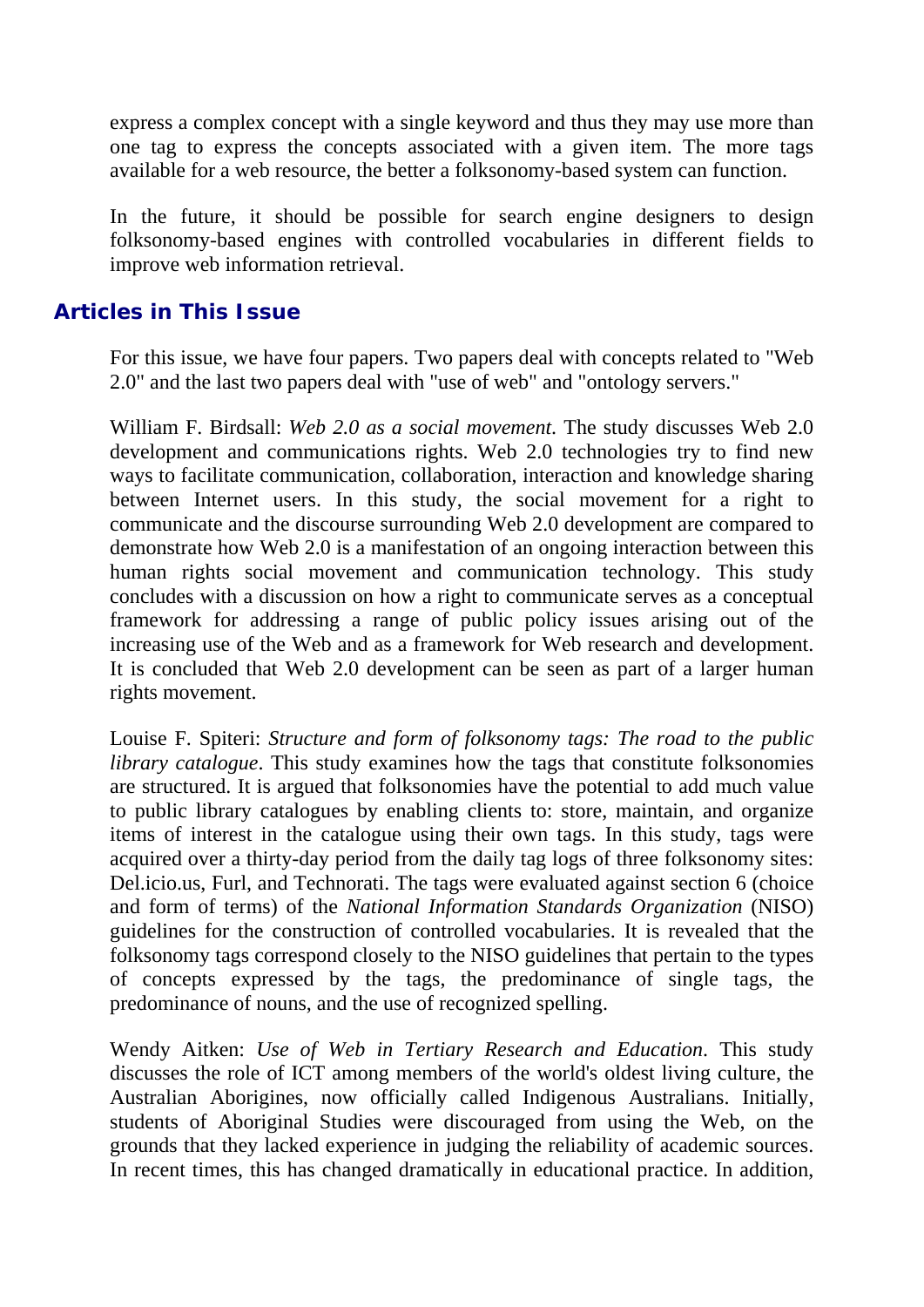Aboriginal communities are now fully embracing the Web with production of their own web sites for a variety of reasons, generally to share their unique knowledge and culture with the world (it is surprising how often you can hear the strangely earthy and haunting sound of the didgeridoo in the score of European orchestral music). In addition, they are using the Web to tell their story, including that of how the *Pitjantjatjara* people were moved from their country to make way for British nuclear tests in the 1940s. Other discussions concerned the appropriateness of the Noble Savage myth, and comparisons with Canada's indigenous/aboriginal people.

Mohammad Nazir Ahmad & Robert M. Colomb: *Overview of ontology servers research*. This study defines ontology as a complex information object, containing millions of concepts in complex relationships. If we want to manage complex information objects (i.e., ontologies), we need an information system called an "*ontology server*", "ontology repository" or "server repository." The ontology server is a tool that supports editing, browsing and creation of ontologies. The ontology server should be capable of mapping objects/ontologies/terms, relationships between terms and attributes associated with the terms. This study reviews and compares the main ontology servers that have been reported in the literatures. This review reports the current technologies of ontology and the semantic web, particularly on ontology server development.

## **References**

- Buckland, M. (1999). Vocabulary as a central concept in library and information science. In *Digital Libraries: Interdisciplinary Concepts, Challenges, and Opportunities. Proceedings of the Third International Conference on Conceptions of Library and Information Science* (CoLIS3, Dubrovnik, Croatia, 23-26 May 1999). Ed. By T. Arpanac et al. Zagreb: Lokve, pp. 3-12.
- Folksonomy (2007, May 6). In *Wikipedia, The Free Encyclopedia*. Retrieved November 25, 2006, from http://en.wikipedia.org/wiki/Folksonomy
- Guy, M., & Tonkin, E. (2006), Folksonomies: Tidying up tags? *D-Lib Magazine*, Vol. 12(1). Retrieved November 25, 2006, from http://www.dlib.org/dlib/january06/guy/01guy.html
- Lancaster, F.W. (1979). *Information retrieval systems: Characteristics, testing and evaluation*. 2nd ed., John Wiley and Sons, Chichester.
- Macgregor, G., & McCulloch, E. (2006). Collaborative tagging as a knowledge organisation and resource discovery tool. *Library Review*, 55(5): 291-300.
- Mika, P. (2005). Ontologies are us: A unified model of social networks and semantics. In *Proceedings of 4th International Semantic Web Conference* (ISWC2005), 2005, pp. 522-536.
- Milstead, J.L. (2000). About thesauri. Retrieved November 25, 2006, from http://www.bayside-indexing.com/Milstead/about.htm